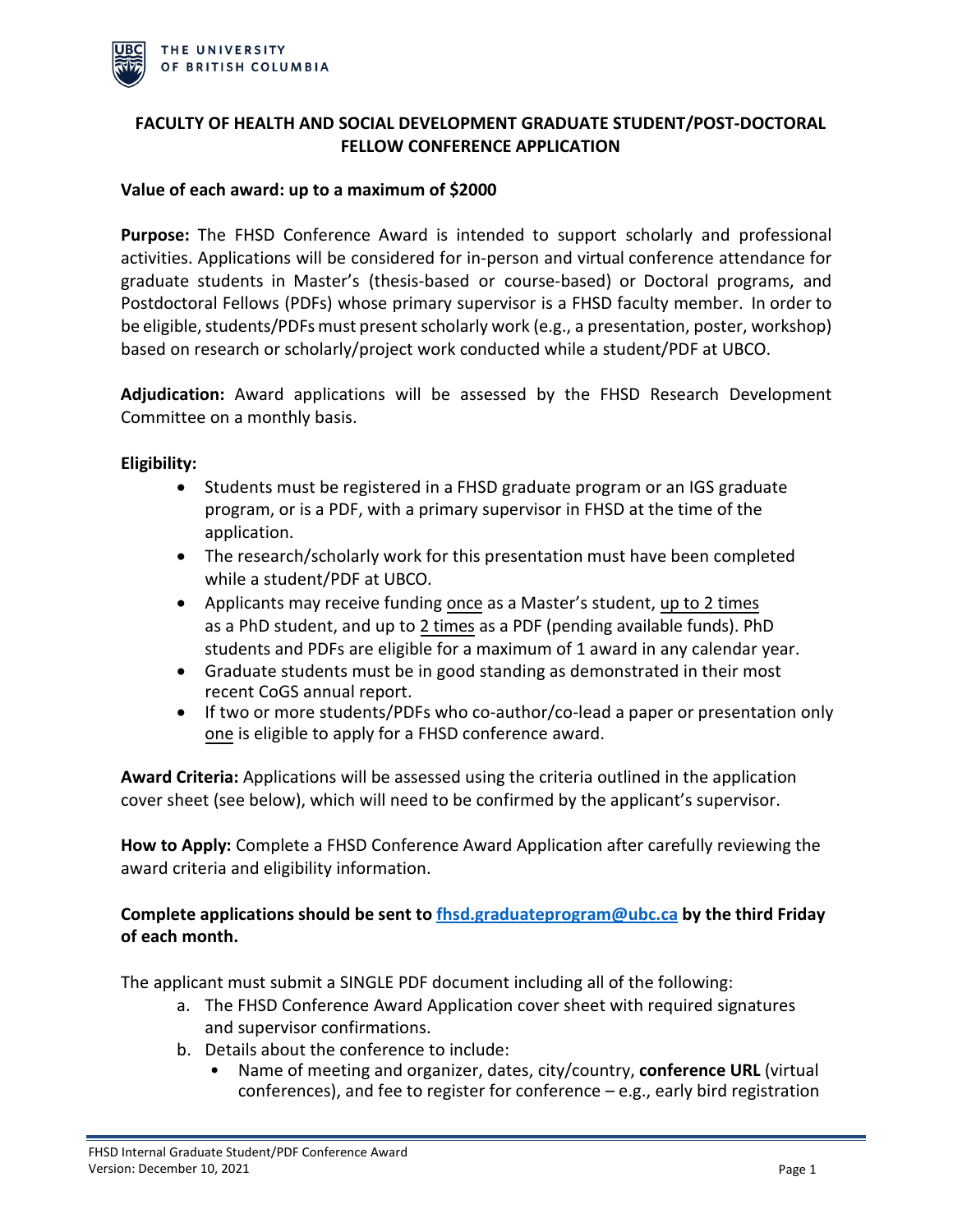

fee/date)

- Letter or email of acceptance/invitation that describes the nature of participation in the conference.
- Copy of abstract (as submitted to conference organizers)**.**
- c. Letter of support from the student's/PDF's supervisor to:
	- Verify that the abstract/invitation focuses on the student's/PDF's research/scholarly or project work completed at UBCO
	- The applicant will be a registered student or employed as a PDF at UBCO at the time of the conference
	- Describe the student's/PDF's research/program progress in relation to the timing of this conference as well as the benefits of participation in this meeting to the student/PDF and UBCO
- d. For Graduate students: Copy of the student's most recent annual report submitted to CoGS.

**Signatures:** The **original or electronic** signatures of the applicant and Supervisor are required on the cover sheet.

Students will be reimbursed for expenses up to a maximum of \$2000 following the conference on submission of original receipts.

### **Application Submission**

When the application is complete, submit the single PDF of the application (inclusive of all required attachments) to [fhsd.graduateprogram@ubc.ca.](mailto:fhsd.graduateprogram@ubc.ca)

**PLEASE NOTE:** Supplementary documentation will not be accepted after the application has been submitted, **unless requested by the Award Committee.**